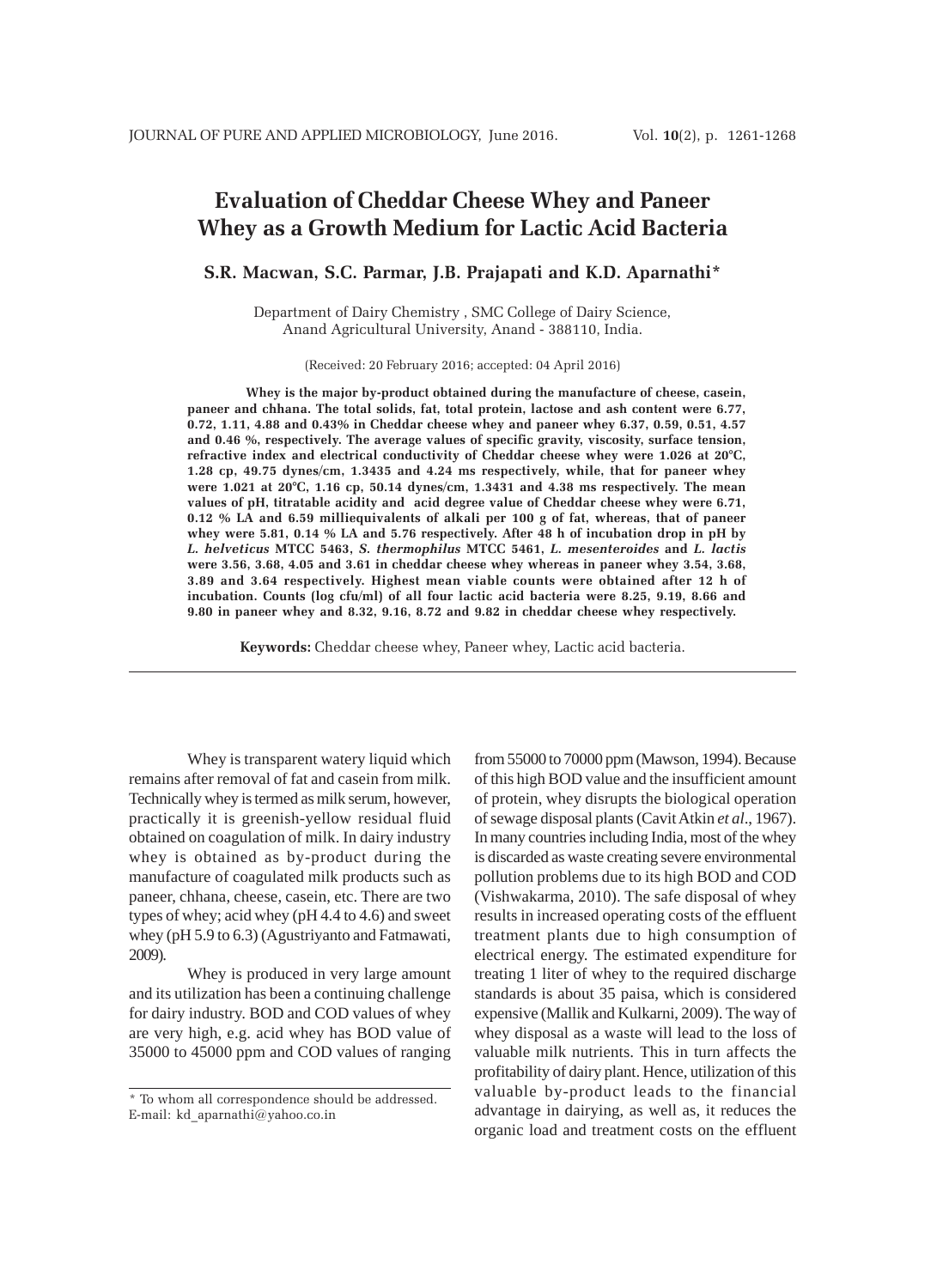treatment plant by reducing the consumption of electrical energy (Mallik and Kulkarni, 2010).

The high nutritional value of whey makes it an interesting substrate for the development of fermented foods (Pescuma *et al.,* 2012). This byproduct is a rich substrate that has been suggested for many applications including solid enrichment in cheese manufacture, bacterial or yeast growth medium to produce biomass, animal nutrients supplement, source of added value proteins (Aguirre-Ezkauriatza *et al.,* 2010).

Most lactic acid bacteria (LAB) are facultatively anaerobic, catalase-negative, nonmotile and non-spore forming. Expensive culture media, which contain natural complex organic nitrogen sources such as yeast extract, malt extract and/or polypeptone, are necessary for the cultivation of lactic bacteria because nutritional requirement of lactic bacteria is very complicated (Tanaka *et al*., 1995).

Whey has mainly been used to grow LAB for purposes of lactic acid production, its potential as a growth medium for biomass production has not been explored. Therefore, looking into the nutritional value of whey, it can be a good ready to serve nutrient to for the growth of beneficial LAB.

## **MATERIALS AND METHODS**

Paneer whey and unsalted cheddar cheese whey were collected from Amul Dairy, Anand. **Gross Composition**

Fat, total solids, protein, lactose and ash of Cheddar cheese whey and paneer whey samples were determined as per procedures given in (IS: SP 18: part XI, 1981). The lactose content of the whey sample was determined using Lane Eynon Method. Total solids content of the whey samples was determined gravimetrically. The fat content of the whey samples was estimated by Gerber method using skim milk butyrometer. Kjeldahl digestion unit and Kelplus distillation unit of Pelican Instruments, Chennai, were used to estimate nitrogen content of whey samples for determination of protein. The procedure outlined in BIS Handbook (IS: SP 18: part XI, 1981) was followed for determination of ash content in the whey samples.

#### **Physical Properties**

Specific gravity, Viscosity and Surface tension of whey samples were determined by procedures as prescribed in BIS Handbook (IS: SP 18: Part XI, 1981).

#### **Refractive index**

Refractive index was determined using Abbe Refractometer (Atago, Japan) at 20°C.

#### **Electrical conductivity**

Electrical conductivity was analyzed by Electrical conductivity meter (Systronics Ltd. Ahmedabad) at 20°C.

## **Chemical Characteristics**

**pH**

pH was determined using pH meter (Oaklon pH 700)

#### **Titratable acidity**

The titratable acidity of whey was determined by the method prescribed in BIS Handbook (IS: SP 18: part XI, 1981).

#### **Free fatty acids (acid degree value)**

Free fatty acid was measured by the extraction - titration procedure (Frankel and Tarassuk, 1955).

## **Growth of Lactic Acid Bacteria in Whey**

The pure strains of *Lactobacillus helveticus* MTCC 5463, *Streptococcus thermophilus* MTCC 5461, *Leuconostoc mesenteroides***,** *Lactococcus lactis* and *Lactobacillus bulgaricus* were acquired from the culture collection of Dairy Microbiology Department, Anand Agricultural University, Anand, Gujarat. The strains were activated from its frozen form (stored in 10% glycerol at -80 $\degree$ C) by giving one transfer in respective broths. This was followed by 2 successive transfers into sterile respective broths under incubation conditions of 37 ºC for 12 h.

Two types of whey were used, i.e., Paneer whey and Cheddar Cheese whey. Both whey were heated at 95°C for 1 min. After cooling down to around 37°C, pH of paneer whey was adjusted to 6.5 by addition of 0.1 N NaOH whereas adjustment was done by 0.1 N HCL in case of cheddar cheese whey. Subsequently lactic cultures i.e., *Lb. helveticus* MTCC 5463, *Streptococcus thermophilus* MTCC 5461, *Leuconostoc mesenteroides* and *Lactococcus lactis* were inoculated at the rate of 2%. All flasks were incubated at 37°C. 10 ml of samples were withdrawn after 0, 4, 8, 12, 24, 32 and 48 h of incubation. Samples were analyzed for change in pH and total viable count.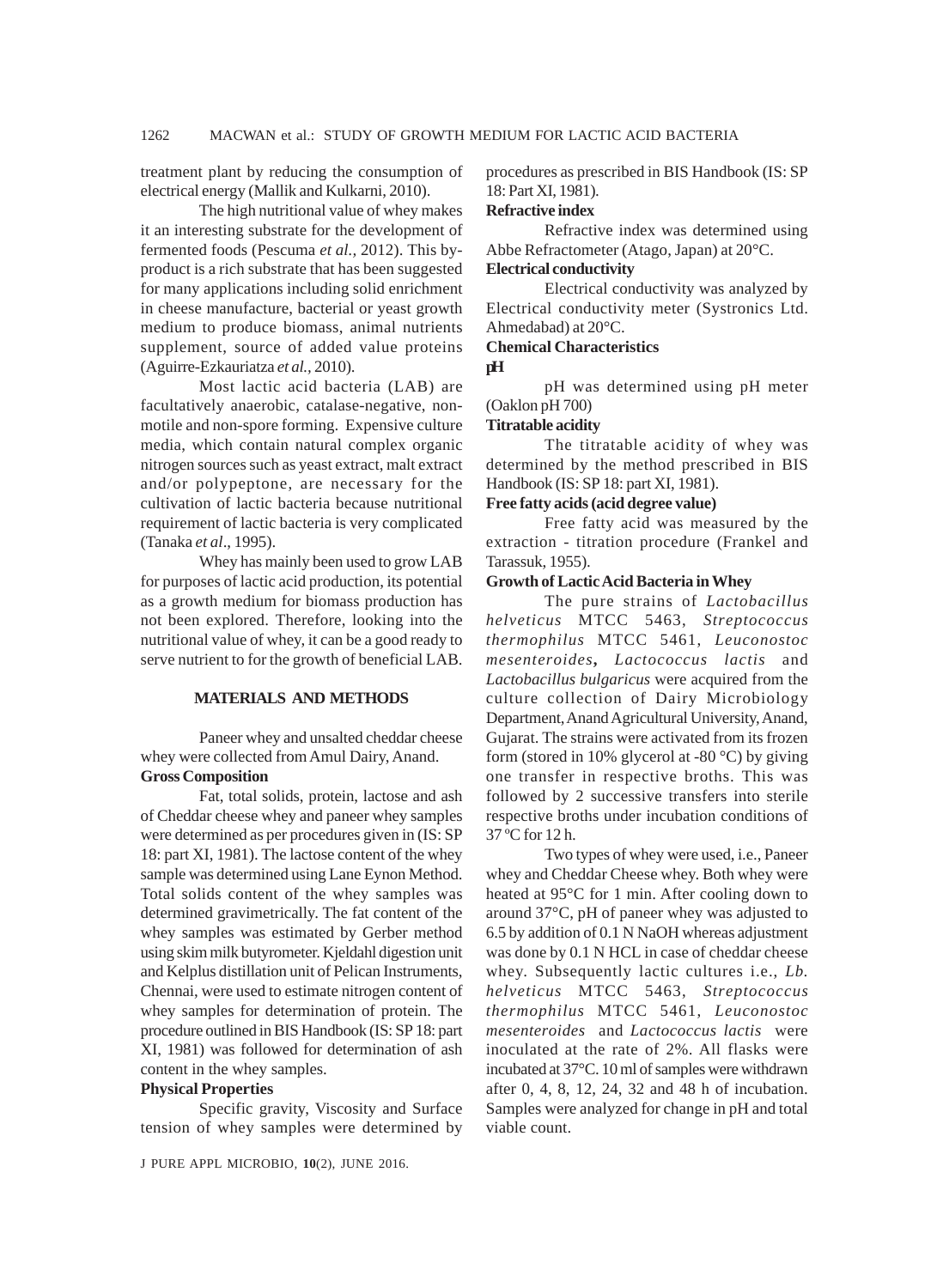## **RESULTS AND DISCUSSION**

#### **Gross composition**

The mean values of gross composition of cheddar cheese whey and paneer whey samples were analysed and the results are presented in Table 1.

The mean value of total solids of cheddar cheese whey and paneer whey were found to be 6.77 % and 6.37% respectively. The mean values of other constituents like fat, protein and ash for cheddar cheese whey were 0.72, 1.11 and 0.43%, whereas, for paneer whey were 0.59, 0.51 and 0.46%.

The higher value of protein in cheddar cheese whey may be attributed to release of whey proteins and GMP (glycomacropeptide) in whey. Mineral content of paneer whey is higher than that of cheddar cheese whey as colloidal salts are released into whey during coagulation by acid.

The mean lactose content in cheddar cheese whey and paneer whey were 4.88% and 4.57% respectively. Divya (2007) in her study, analyzed the composition of cheddar cheese whey and paneer whey. She reported that differences exist between paneer and cheese whey with regard to protein and ash contents. The protein and ash

| <b>Table 1.</b> Gross composition |  |
|-----------------------------------|--|
|-----------------------------------|--|

| Whey                | TS(%) | Protein $(\%)$ | Lactose $(\% )$ | Fat $(\%)$ | Ash $(\%)$ |
|---------------------|-------|----------------|-----------------|------------|------------|
| Cheddar cheese whey | 6.77  | 1.11           | 4.88            | 0.72       | 0.43       |
| Paneer whey         | 6.37  | 0.51           | 4.57            | 0.59       | 0.46       |
| Source of Variation |       |                |                 |            |            |
| <b>SEm</b>          | 0.06  | 0.01           | 0.01            | 0.02       | 0.01       |
| Test $(P < 0.05)$   | ∗     | *              | *               | ∗          | <b>NS</b>  |
| CD                  | 0.19  | 0.04           | 0.03            | 0.06       | 0.04       |
| $CV\%$              | 3.78  | 6.28           | 0.77            | 12.32      | 11.06      |

**Table 2.** Physical properties

| Whey                | Viscosity<br>(cp) | Specific<br>Gravity | Refractive<br>Index | Electrical<br>conductivity (ms) | Surface Tension<br>(dynes/cm) |
|---------------------|-------------------|---------------------|---------------------|---------------------------------|-------------------------------|
| Cheddar cheese whey | 1.28              | 1.026               | 1.3435              | 4.24                            | 49.75                         |
| Paneer whey         | 1.16              | 1.021               | 1.3431              | 4.38                            | 50.14                         |
| Source of Variation |                   |                     |                     |                                 |                               |
| SEm                 | 0.01              | 0.00                | 0.00                | 0.07                            | 0.21                          |
| Test $(P < 0.05)$   | $*$               | *                   | <b>NS</b>           | <b>NS</b>                       | <b>NS</b>                     |
| CD                  | 0.02              | 0.00                | 0.00                | 0.21                            | 0.60                          |
| $CV\%$              | 2.23              | 0.11                | 0.16                | 6.53                            | 1.61                          |

**Table 3.** Chemical properties

| Acidity<br>$(\%LA)$ | pΗ   | Acid Degree Value (milliequivalents<br>of alkali per 100 g of fat) |
|---------------------|------|--------------------------------------------------------------------|
| 0.12                | 6.71 | 6.59                                                               |
| 0.14                | 5.81 | 5.76                                                               |
|                     |      |                                                                    |
| 0.00                | 0.03 | 0.21                                                               |
| $\ast$              | *    | $*$                                                                |
| 0.00                | 0.08 | 0.62                                                               |
| 4.42                | 1.79 | 13.46                                                              |
|                     |      |                                                                    |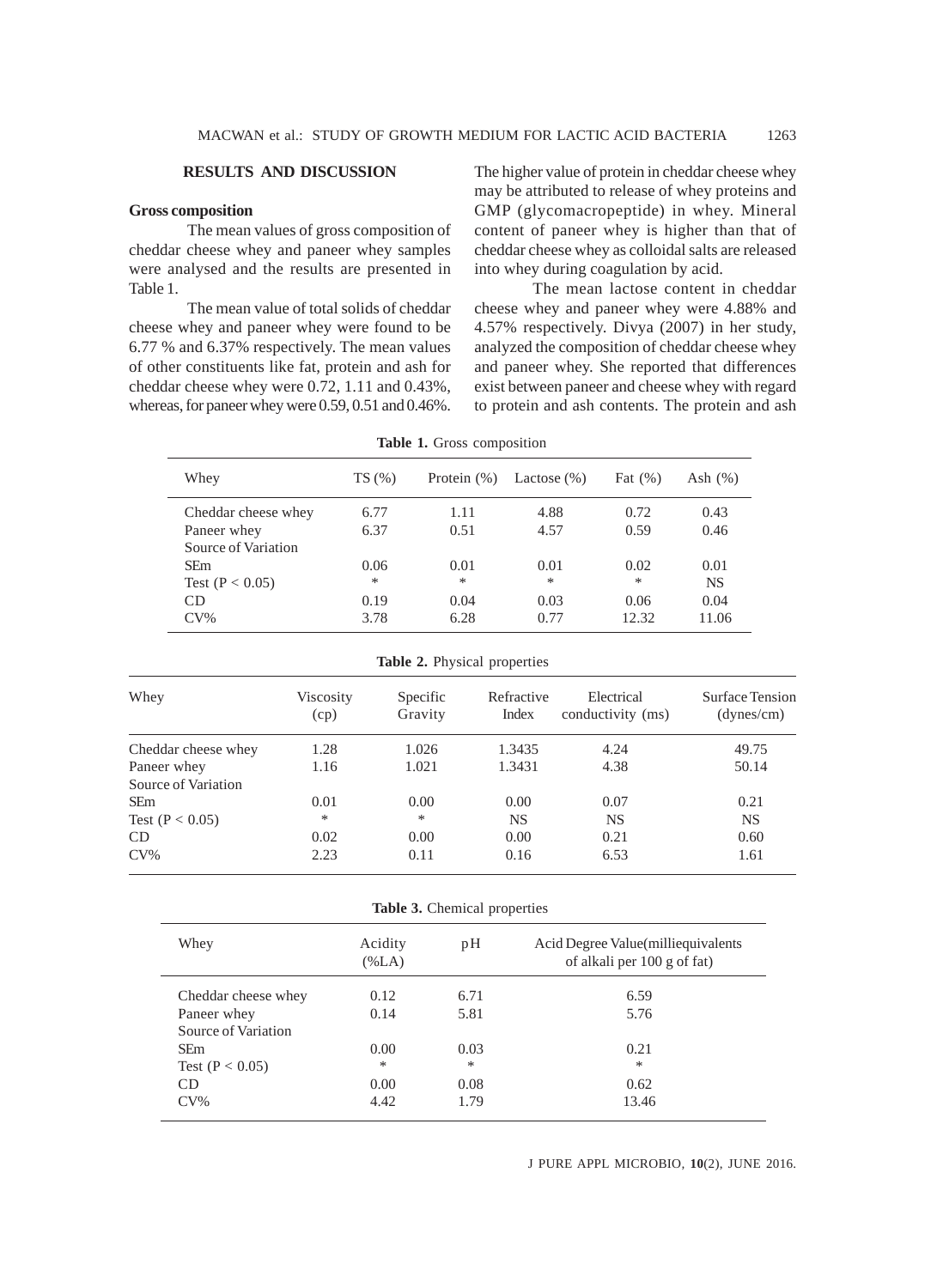contents of paneer whey were 0.38 and 0.60%, whereas those in cheese whey were 0.81 and 0.39% respectively. The mean value of fat, lactose and total solids of paneer whey 0.52%, 5.12% and 6.39% whereas that of cheese whey were 0.28%, 4.83% and 6.66%. Goyal and Gandhi (2009) also studied chemical composition of paneer whey and cheese whey. In their study, they reported mean values of total solids, fat, total protein and lactose of paneer whey as 5.8, 0.01, 0.41 and 4.5% respectively whereas of cheese whey these values were 6.3, 0.2, 0.53 and 5.0 % respectively. Rupnar, *et al.* (2009) analyzed composition of paneer whey and reported the values of total solids, total protein and reducing sugar as 6.25, 0.09 and 4.52 % respectively. Baljeet, *et al.* (2013) reported the mean values of total soluble solids, fat and proteins of whey as 5.63 °Brix, 0.01% and 0.18% respectively. Our results for gross composition of paneer whey and cheddar cheese whey are in similar lines.

In another study, normal acid and sweet whey samples were collected from six national dairy plants located in Amman city, Jordan. The whey samples analyzed after concentration using vacuum scraper concentrator. The obtained results revealed that the concentrated acid whey (CAW) had more dry matter (68.98%), salt (14.56%) as compared with the concentrated sweet whey (CSW). On the other side, CSW had more lactose (36.40%) and protein (8.25%) compared to CAW (Ali K. Alsaed, *et. al.,* 2013).

## **Physical Characteristics**

Cheddar cheese whey and paneer whey were compared with respect to their physical properties, i.e. specific gravity, viscosity, surface tension, refractive index, electrical conductivity and redox potential. The mean values of these properties are shown in the Table-2.

The mean values of specific gravity, viscosity (cp), surface tension (dynes/cm), refractive index and electrical conductivity (ms) of cheddar cheese whey were 1.026, 1.28 cp, 49.75 dynes/cm, 1.3435 and 4.24 ms respectively, while, that for paneer whey were 1.021, 1.16 cp, 50.14 dynes/cm, 1.3431 and 4.38 ms respectively. The higher values of specific gravity and viscosity of cheddar cheese whey is attributed to higher total solids in the cheddar cheese whey. However, higher refractive index and electrical conductivity values of paneer whey is probably due to more

salt content of paneer whey. The surface tension value of paneer whey is higher than that of cheddar cheese whey. The lower value of redox potential of cheddar cheese whey might be due to the addition of starter culture during manufacture of cheddar cheese (Kavimandan and Sharma, 2015).

The surface tension of various whole whey, solutions of component whey proteins, UF fractions, and the effect of heating on the surface tensions of these solutions were determined using the Wilhemy plate method. The mean surface tension of three commercial cottage cheese whey, a commercial cheddar cheese whey, and a laboratory rennet whey was found to be  $41.7 \pm 1.2$ dyne/cm (25°C) and did not vary significantly with the type of whey despite differences in both pH and protein content. The surface tensions of aqueous solutions of individual pure protein fractions of whey (serum albumin, β-lactoglobulin, α-lactalbumin, and gamma globulins), in concentrations approximating normal whey contents, were significantly different and greater than for the whole whey (Roehl and Jelen, 1988). **Chemical Characteristics**

The chemical properties of cheddar cheese and paneer whey are given in Table 3.

The mean value of pH and titratable acidity of cheddar cheese whey were found to be 6.71 and 0.12% lactic acid, whereas, that of paneer whey is found to be 5.81 and 0.14% lactic acid respectively. Divya (2007) reported mean pH values of cheese and paneer whey to be 6.66 and 5.6 respectively. Rupnar, *et al.* (2009) also reported acidity and pH values of paneer whey as 0.21% Lactic acid and 4.96 respectively. Jayalakshmi (2011) reported the pH values of fresh paneer whey to be 4.9. Sagar (2011) in his study determined pH and acidity value of paneer whey as 4.9 and 1.29 % lactic acid whereas for hydrolysed paneer whey 5.8 and 1.16 % lactic acid respectively. Baljeet, *et al.* (2013) also reported acidity and pH values of whey as 0.39% Lactic acid and 5.0 respectively. The mean value of acid degree value of cheddar cheese and paneer whey were found to be 6.59 and 5.76 % ADV respectively.

## **Growth characteristics of Lactic acid bacteria in whey**

To evaluate suitability of paneer and cheddar cheese whey for growth of four lactic cultures (*Lb. helveticus* MTCC 5463,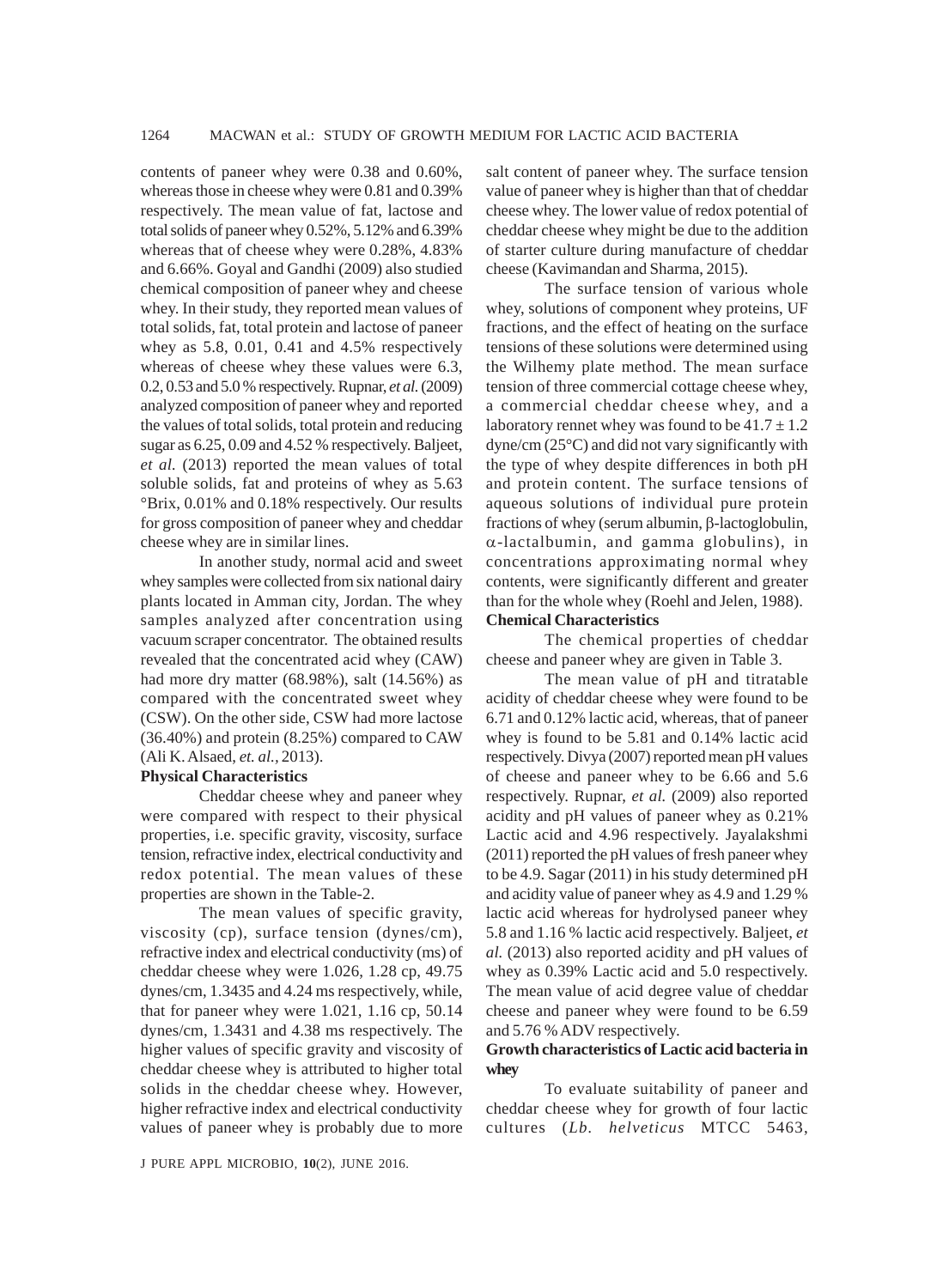|                                                         | Lactococcus lactis                             | cheese whey<br>Cheddar | 6.37 |      |                |      |                               |      |      | Interaction<br>(T X P)                                                                                                  | $\overline{0}$     | $S_{N}$    | <b>NS</b> |      |
|---------------------------------------------------------|------------------------------------------------|------------------------|------|------|----------------|------|-------------------------------|------|------|-------------------------------------------------------------------------------------------------------------------------|--------------------|------------|-----------|------|
|                                                         |                                                | Paneer<br>whey         | 6.34 |      |                |      | 5.78<br>5.19<br>5.4.67        | 3.85 | 3.64 | Incubation<br>period(P)                                                                                                 | 0.07               | ₩          | 0.22      | 3.82 |
|                                                         |                                                |                        |      |      |                |      |                               |      |      | $\widehat{\Xi}$                                                                                                         | 0.04               |            | <b>SK</b> |      |
|                                                         |                                                | cheese whey<br>Cheddar | 6.42 | 6.17 | 5.43           | 4.56 | 4.28                          | 4.18 | 4.05 | (T X P)                                                                                                                 | 0.10               | SN         | <b>NS</b> |      |
|                                                         | Leuconostoc mesenteroides                      | Paneer<br>whey         | 6.36 | 6.11 |                |      | 5.74<br>4.19                  | 4.04 | 3.89 | period(P)                                                                                                               | 0.07               | ₩          | 0.20      | 3.33 |
|                                                         |                                                |                        |      |      |                |      |                               |      |      | $\widehat{\in}$                                                                                                         | 0.04               |            | <b>SS</b> |      |
| Table 4. Changes in pH during growth of lactic cultures | Streptococcus thermophilus<br><b>MTCC 5461</b> | cheese whey<br>Cheddar | 6.47 |      |                |      | $5.31$<br>5.3.4.03<br>4.4.4.4 | 3.84 | 3.68 | Treatment Incubation Interaction Treatment Incubation Interaction Treatment Incubation Interaction Treatment<br>(T X P) | 0.17               |            | <b>SK</b> |      |
|                                                         |                                                | Paneer<br>whey         | 6.43 | 5.31 | 4.69           | 4.42 | 4.05                          | 3.86 | 3.68 | period(P)                                                                                                               | 0.12               | ₩          | 0.35      | 6.39 |
|                                                         |                                                |                        |      |      |                |      |                               |      |      | $\widehat{\Xi}$                                                                                                         | 0.06               |            | <b>SS</b> |      |
|                                                         |                                                | cheese whey<br>Cheddar | 6.28 |      | $5.35$<br>4.60 |      | $4.31$<br>3.84                | 3.66 | 3.56 | (T X P)                                                                                                                 | 0.24               | SN         | SN        |      |
|                                                         | Lactobacillus helveticus<br>MTCC 5463          | Paneer<br>whey         | 6.25 |      | 5.31<br>4.57   |      | 3.90                          |      | 3.54 | period(P)                                                                                                               | 0.17               | ₩          | 64.0      | 9.19 |
|                                                         |                                                |                        |      |      |                | 4.31 |                               | 3.69 |      | $\widehat{\Xi}$                                                                                                         | 0.09               | $^{2}S$    | SN        |      |
|                                                         | Incubation                                     | period (h)             |      |      |                |      |                               | 32   |      | Source of<br>Variation                                                                                                  | <b>SEm</b><br>Test | (P < 0.05) | 6         | CV%  |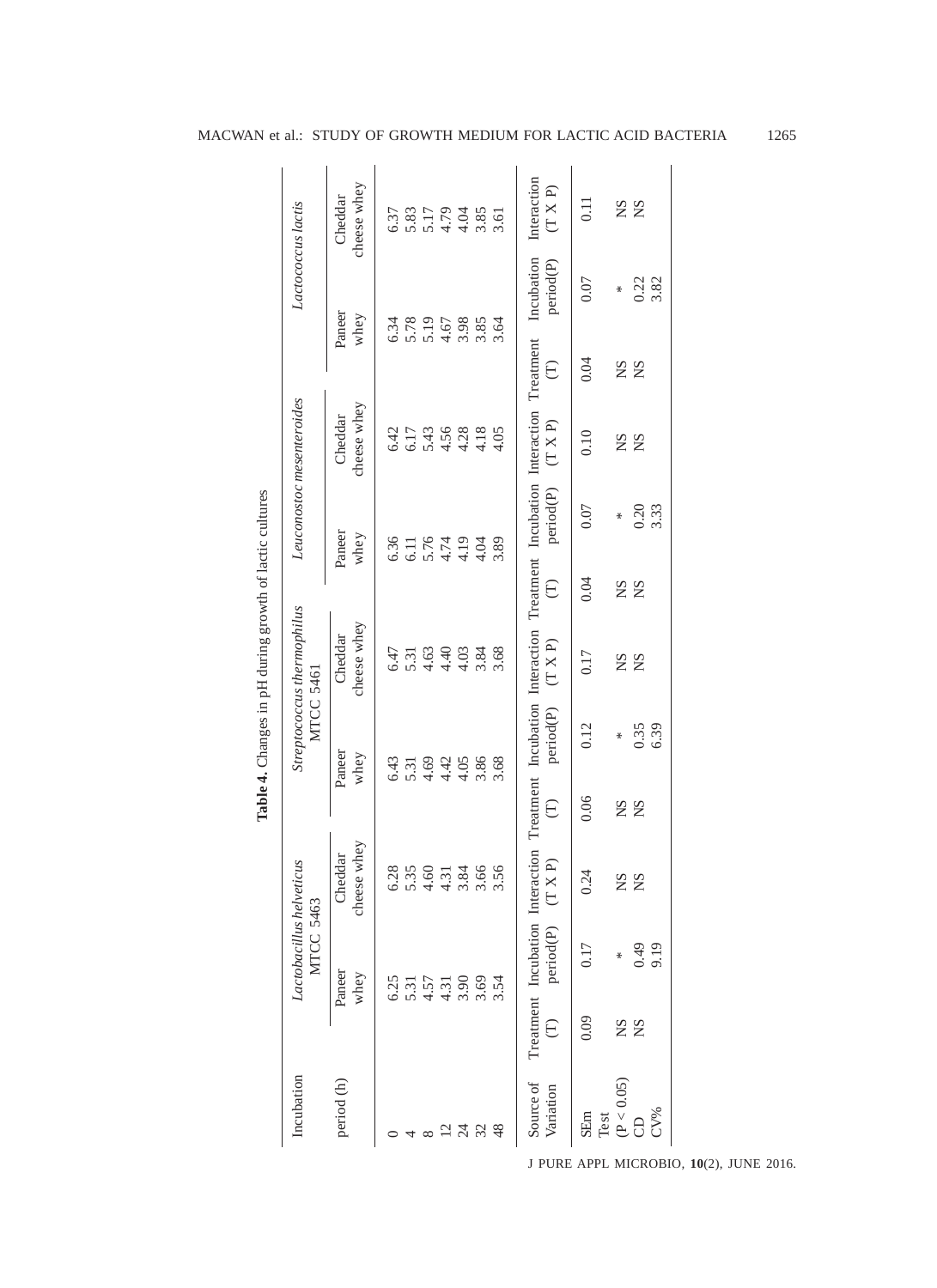|                                                                         | Lactococcus lactis                           | cheese whey<br>Cheddar | 7.43 | 7.94 | 9.33<br>9.82<br>8.63<br>7.17 |              |                |      |      | Interaction<br>(T X P)<br>Incubation<br>period(P)                                                                         | 0.31<br>0.22    | $^{2}N$<br>∗               | SN<br>0.64 | 6.42  |
|-------------------------------------------------------------------------|----------------------------------------------|------------------------|------|------|------------------------------|--------------|----------------|------|------|---------------------------------------------------------------------------------------------------------------------------|-----------------|----------------------------|------------|-------|
|                                                                         |                                              | Paneer<br>whey         | 7.33 | 8.02 | 9.43                         | 9.80         | 8.91           | 8.80 | 7.69 | $\widehat{\Xi}$                                                                                                           | 0.12            | $\mathop{\rm SN}\nolimits$ | SN         |       |
|                                                                         | Leuconostoc mesenteroides                    | cheese whey<br>Cheddar | 6.27 | 7.38 | $8.07\,$                     | 8.72         | 8.25           | 7.49 | 7.20 | (T X P)                                                                                                                   | 0.47            | $\mathop{\rm SN}\nolimits$ | SN         |       |
| Table 5. Changes in total viable count during growth of lactic cultures |                                              | Paneer<br>whey         | 6.34 | 7.56 | 8.18                         | 8.66         | 8.29           | 7.46 | 7.03 | Treatment Incubation Interaction Treatment Incubation Interaction Treatment Incubation Interaction Treatment<br>period(P) | 0.34            | ×.                         | 0.97       | 10.76 |
|                                                                         |                                              |                        |      |      |                              |              |                |      |      | E                                                                                                                         | 0.18            | S <sub>N</sub>             | SN         |       |
|                                                                         | Streptococcus thermophilus                   | cheese whey<br>Cheddar | 6.48 | 8.27 |                              | 8.62<br>9.16 | 9.09           | 6.92 | 6.23 | (T X P)                                                                                                                   | 0.70            | SN                         | SN         |       |
|                                                                         | MTCC 5461                                    | Paneer<br>whey         | 6.59 | 8.43 |                              | 9.07<br>9.19 | 8.99           | 6.61 | 6.41 | period(P)                                                                                                                 | 0.50            | X                          | 1.44       | 15.50 |
|                                                                         |                                              |                        |      |      |                              |              |                |      |      | $\widehat{\in}$                                                                                                           | 0.27            | SN                         | SN         |       |
|                                                                         |                                              | cheese whey<br>Cheddar | 7.06 | 7.78 | 8.00                         | 8.32         | 7.69           | 7.65 | 6.38 | [XXP]<br>F<br>E                                                                                                           | 0.60            | $_{\rm NS}$                | SN         |       |
|                                                                         | Lactobacillus helveticus<br><b>MTCC 5463</b> | Paneer<br>whey         | 6.88 | 7.85 | 8.15                         | 8.25         | 7.76           | 7.68 | 6.27 | period(P)                                                                                                                 | 0.43            | ℀                          | 1.24       | 13.85 |
|                                                                         |                                              |                        |      |      |                              |              |                |      |      | Ê                                                                                                                         | 0.23            |                            | SN         |       |
|                                                                         | Incubation                                   | period (h)             |      |      |                              |              | $\overline{c}$ | 32   |      | Source of<br>Variation                                                                                                    | SE <sub>m</sub> | Test $(P < 0.05)$ NS       |            | CV%   |

1266 MACWAN et al.: STUDY OF GROWTH MEDIUM FOR LACTIC ACID BACTERIA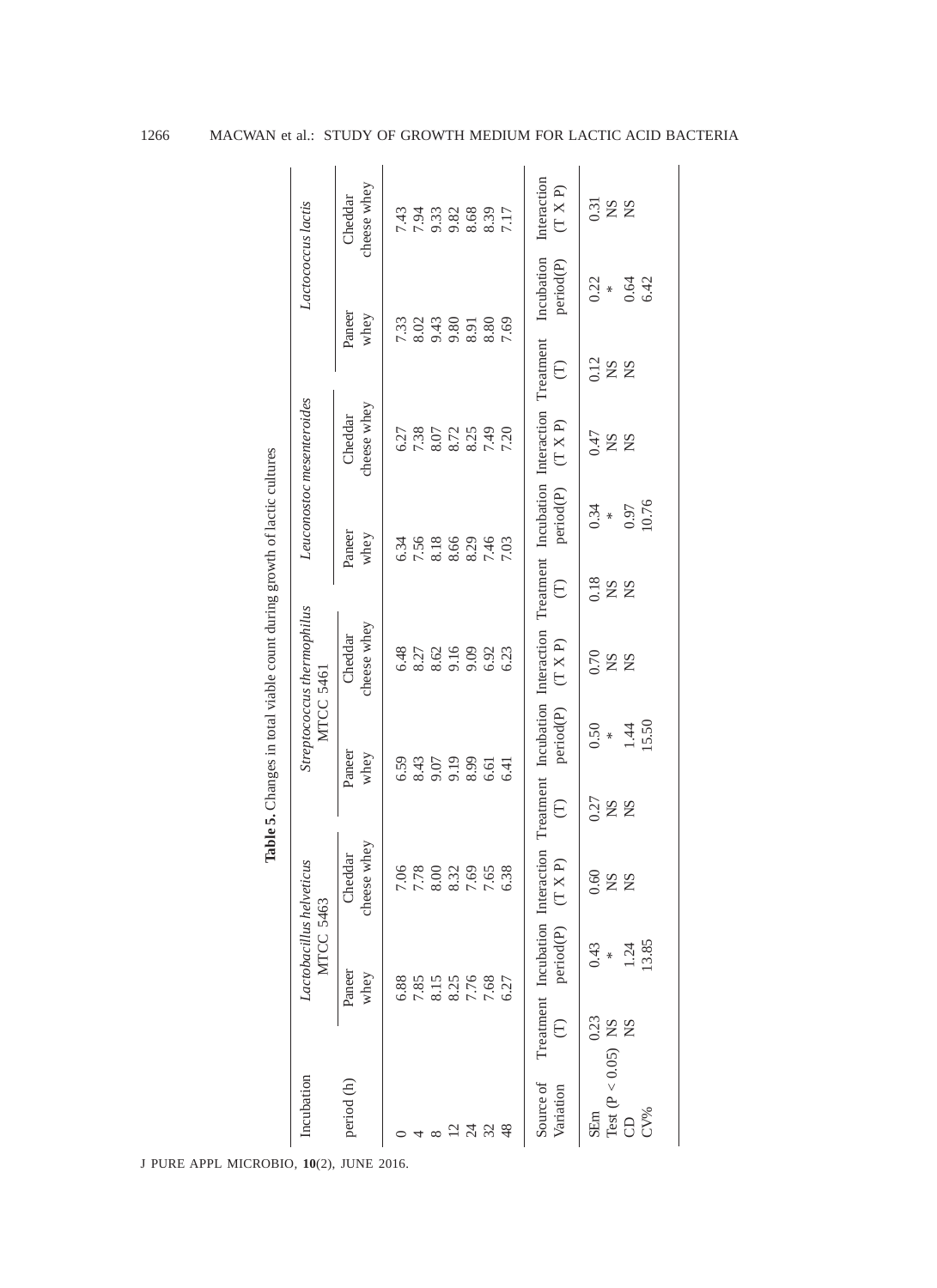## *Streptococcus thermophilus* MTCC 5461, *Leuconostoc mesenteroides* and *Lactococcus lactis*) were used.

The data revealed (Table-4) that treatment has no significant effect on drop in pH of paneer whey and cheese whey during growth of *Lb. helveticus* MTCC 5463, *Streptococcus thermophilus* MTCC 5461, *Leuconostoc mesenteroides and Lactococcus lactis* up to 48 h. After 48 h of incubation growth of *Lb. helveticus* MTCC 5463 resulted in pH of 3.54 and 3.56 in paneer whey and cheese whey respectively. Same way after 48 h of incubation growth of *Streptococcus thermophilus* MTCC 5461 resulted in pH of 3.68 for both paneer whey and cheese whey. In case of *Leuconostoc mesenteroides* 48 h of incubation growth resulted in pH of 3.89 and 4.05 in paneer whey and cheese whey respectively. After 48 h of incubation growth of *Lactococcus lactis* resulted in pH of 3.64 and 3.61 in paneer whey and cheese whey respectively. For all four cultures both the treatments were statistically non-significant. As incubation period increased pH decreased significantly. However, interaction between treatment and period was again non-significant.

Data shown in Table 5 indicates that treatment has no significant effect on total viable count. Growth of all four lactic cultures followed almost similar pattern in both cheese as well as paneer whey. It can been seen that log cfu/ml reached maximum at 12 hours of incubation period and the mean viable count for *Lb. helveticus* MTCC 5463, *Streptococcus thermophilus* MTCC 5461, *Leuconostoc mesenteroides and Lactococcus lactis* were 8.25 log cfu/ml, 9.19 log cfu/ml, 8.66 log cfu/ml and 9.80 log cfu/ml in paneer whey and 8.32 log cfu/ ml, 9.16 log cfu/ml, 8.72 log cfu/ml and 9.82 log cfu/ ml in cheddar cheese whey respectively. Then after it started decline. The cessation of growth might be owing to the depletion of some essential nutrients in the medium, the accumulation of some toxic products of the organism in the medium, or a combination of both. Throughout the incubation period change in count was statistically significant. However, interaction between treatment and period was again non-significant.

Fermentation of whey by Lactic Acid Bacteria (LAB) usually focuses on the production of lactic acid. Alternatively, whey or whey permeate has the potential as a culture medium for the

propagation of dairy cultures. Whey or UF whey permeate are cheap and readily available sources for use as fermentation media. (Parente and Zottola, 1991)

Bhuvaneshwari and Sivasubramanian (2011) investigated the treatment of the organic wastes using microbiological process for effective usage of waste and to develop value added products from it. The organic wastes used in this processes were domestic wastes, vegetable wastes, fruit wastes, bakery wastes and whey. They used *Lactococcus lactis subsp lactis for* synthesis of lactic acid. The optimal production of lactic acid and bacterial growth were 35.45 g/l and 1.34 g/l respectively from whey by *Lactobacillus rhamnosus*.

Lavari *et al.* (2014) explored double use of cheese whey (culture medium and thermoprotectant for spray drying of lactobacilli) for their capacity to produce biomass of *Lb. paracasei* JP1, *Lb. rhamnosus* 64 and *Lb. gasseri* 37. All the cultures were found to ferment the media and at highest biomass production, the viability of the cultures ranged between 8-9 log cfu/g of biomass.

Above referred studies are in corroboration with the results obtained in this study. Both cheddar cheese whey and paneer whey can be used as a growth medium for lactic acid bacteria. Amongst these two whey used, cheddar cheese whey contains significantly higher amount of protein. Therefore, further enhancement in growth of lactic cultures can be done by hydrolysing these whey proteins as a nitrogen source.

#### **CONCLUSION**

Cheddar cheese whey and paneer whey were differing in their composition, physical properties and chemical characteristics. Growth parameters of lactic acid bacteria in Cheddar cheese whey and paneer whey were almost at par. Highest drop in pH was observed after 48 h of incubation for all four lactic cultures i.e., *L. helveticus* MTCC 5463, *S. thermophilus* MTCC 5461, *L. mesenteroides* and *L. lactis* same way the mean bacterial counts were highest after 12 h of incubation. Therefore, whey is a cheap and readily available source for use as fermentation media.